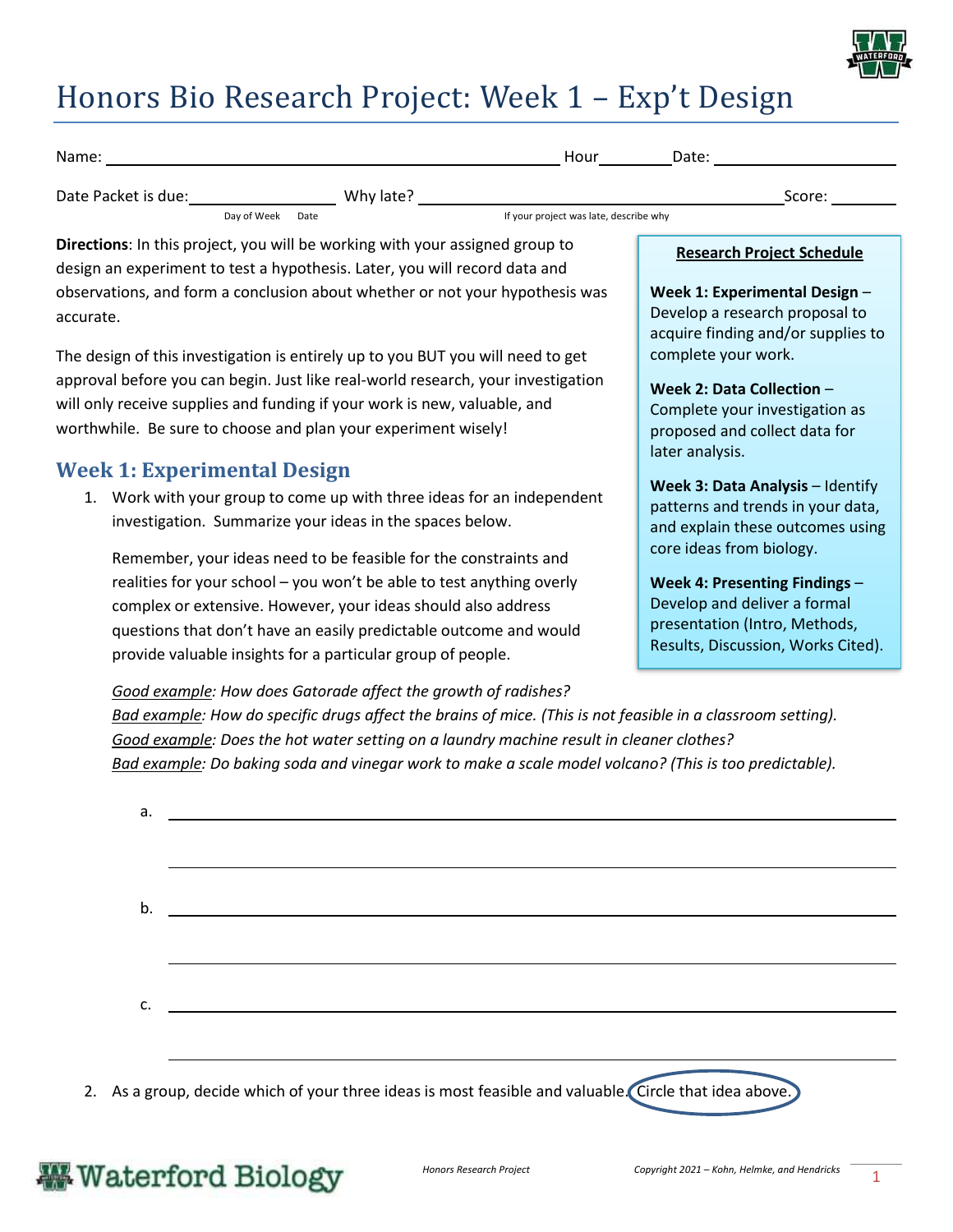

3. To begin, let's turn your idea into a **Research Question**. A research question is usually what frames and guides the entire experiment. Fill in the blanks below:

We wonder if

4. Now let's turn this into a **Hypothesis**. A hypothesis is the main emphasis of any experiment. It is simply an educated guess. Fill in the blanks below:

We hypothesize that if we

5. Now provide a **Rationale** for your hypothesis. A rationale simply states why you think your hypothesis might be right; it provides some evidence or logic that supports the validity of your hypothesis.

We think this will occur because:

6. Every experiment has two very important components – a *dependent variable* and an *independent variable*.

An **independent variable** is the thing you purposely changed. In this case, whatever purposely change would be your independent variable. Usually experiments only have one independent variable. *For example, if you treated radish seeds with Gatorade to make them grow faster, this would be the thing you purposely changed; the addition of Gatorade would be your independent variable.* 

A **dependent variable** is the thing or things you measure in order to determine if your hypothesis is correct. It should relate to your hypothesis in some way. *In the example above, you might measure radish height, rate of growth, weight, etc.* You can have multiple dependent variables, but they need to relate to your hypothesis.

What is your independent variable?

|  |  |  | What is your dependent variable(s)? |
|--|--|--|-------------------------------------|
|--|--|--|-------------------------------------|

7. Every good experiment has a **control**. A control is simply a part of your experiment that does not receive any treatment. Whenever possible, we include a control so that we have something to compare to. *In the example above, if your untreated radishes in your control grew as tall as your radishes in your treated groups, we'd know that your treatment had no impact on radish height.*

In this experiment, what will be your control?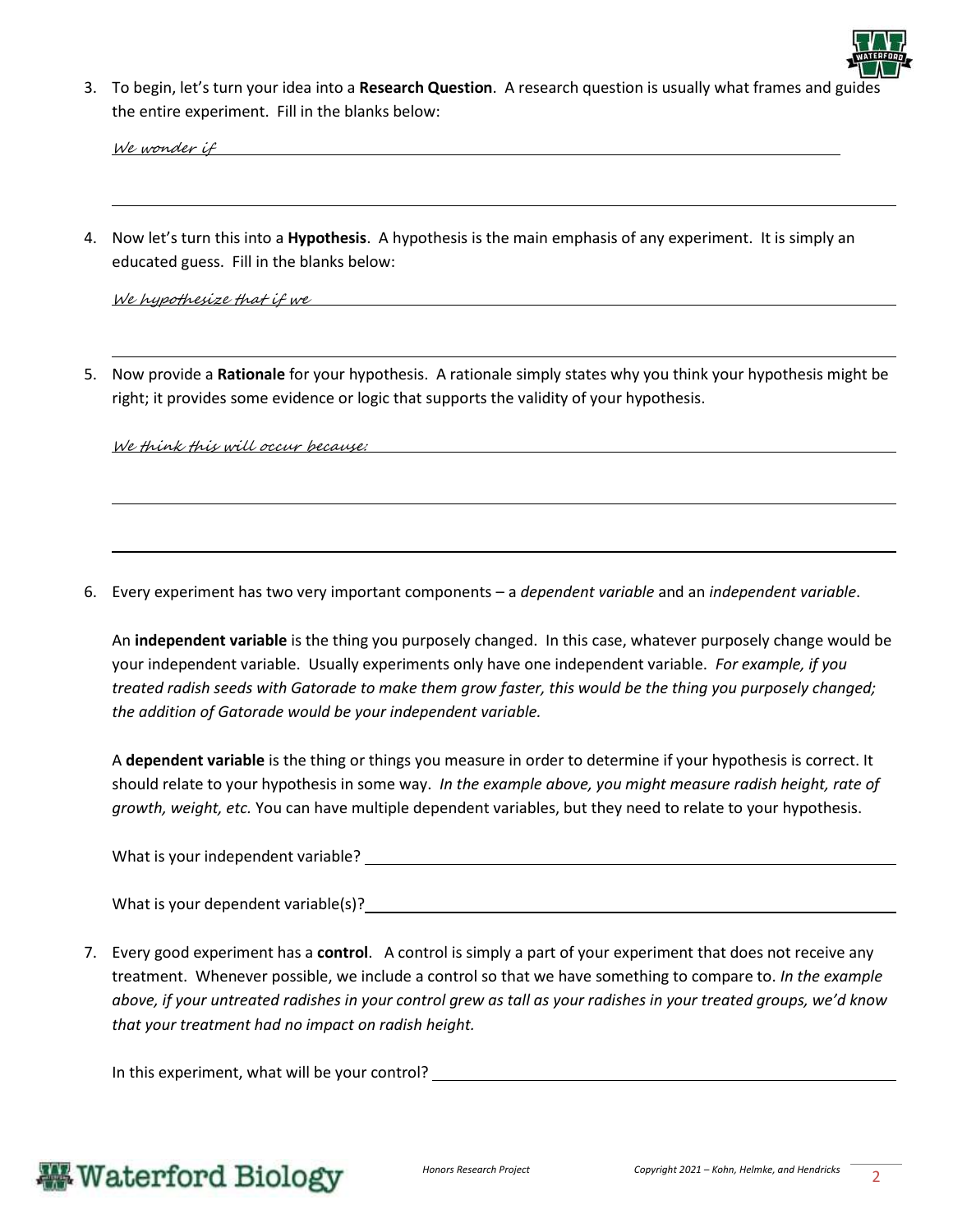

8. Before moving on, let's recap everything that we have covered. Re-write your question, hypothesis, and rationale below. You may need to update your hypothesis to include your dependent variables listed above.

Research Question: We wondered if

Hypothesis: We hypothesize that

Rationale: We think this because

9. After you complete your investigation, what do you expect to find? How will your treated sample be different from your control? Describe your predictions for the end of your experiment in the space below:

10. What materials will you need to do this experiment? Think of everything you will need from beginning to end to make this experiment work. Keep in mind you will also need to include the tools you will use to measure your dependent variable (rulers, scale, etc.).

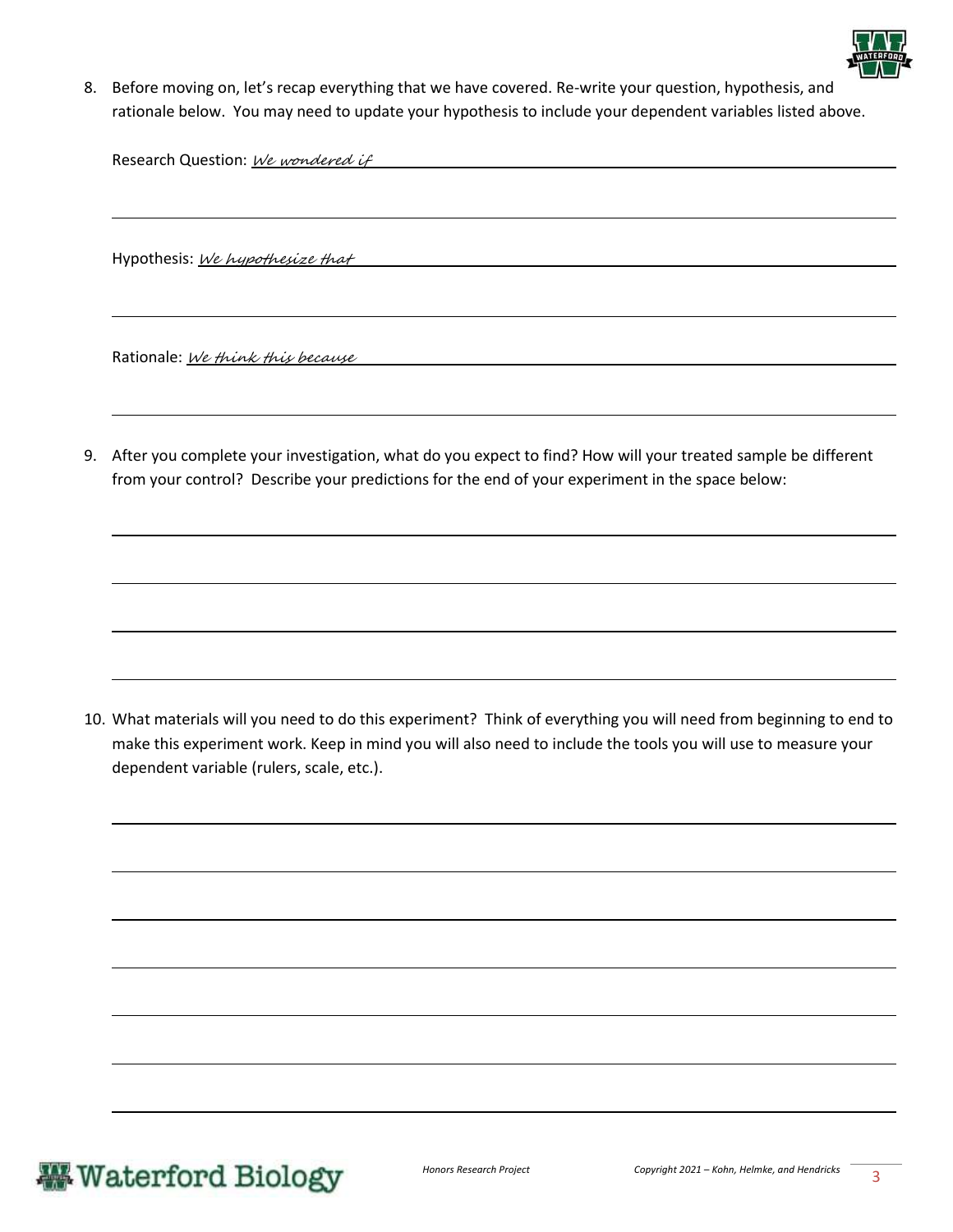

11. How will you test your hypothesis? Every experiment should have a detailed **Methods** section. The methods portion of an experiment should be like a cooking recipe – it should provide all of the steps and materials needed to successfully replicate an experiment (just like a recipe provides all of the details needed to successfully allow you to create the same kind of dessert).

Provide all of the steps needed to make your experiment happen. Be sure to ask yourself, "*If I gave this to another person that is not in my group, could they create the exact same experiment with the exact same results?*"

You may not need all of the steps below. It is ok to leave them blank if you do not need them, but make sure you are not missing any important details!!! HINT: Start a rough draft on a separate sheet of paper before writing your steps below.

|                                                                                                                                                                                                                                |  | ,我们也不会有什么?""我们的人,我们也不会有什么?""我们的人,我们也不会有什么?""我们的人,我们也不会有什么?""我们的人,我们也不会有什么?""我们的人 |
|--------------------------------------------------------------------------------------------------------------------------------------------------------------------------------------------------------------------------------|--|----------------------------------------------------------------------------------|
|                                                                                                                                                                                                                                |  |                                                                                  |
|                                                                                                                                                                                                                                |  |                                                                                  |
|                                                                                                                                                                                                                                |  |                                                                                  |
|                                                                                                                                                                                                                                |  |                                                                                  |
| Step 5: North Commission and Commission and Commission and Commission and Commission and Commission and Commission and Commission and Commission and Commission and Commission and Commission and Commission and Commission an |  |                                                                                  |
|                                                                                                                                                                                                                                |  | ,我们也不会有什么。""我们的人,我们也不会有什么?""我们的人,我们也不会有什么?""我们的人,我们也不会有什么?""我们的人,我们也不会有什么?""我们的人 |
|                                                                                                                                                                                                                                |  |                                                                                  |
|                                                                                                                                                                                                                                |  | ,我们也不会有什么。""我们的人,我们也不会有什么?""我们的人,我们也不会有什么?""我们的人,我们也不会有什么?""我们的人,我们也不会有什么?""我们的人 |
|                                                                                                                                                                                                                                |  |                                                                                  |
|                                                                                                                                                                                                                                |  |                                                                                  |
|                                                                                                                                                                                                                                |  |                                                                                  |
|                                                                                                                                                                                                                                |  |                                                                                  |

## **Waterford Biology**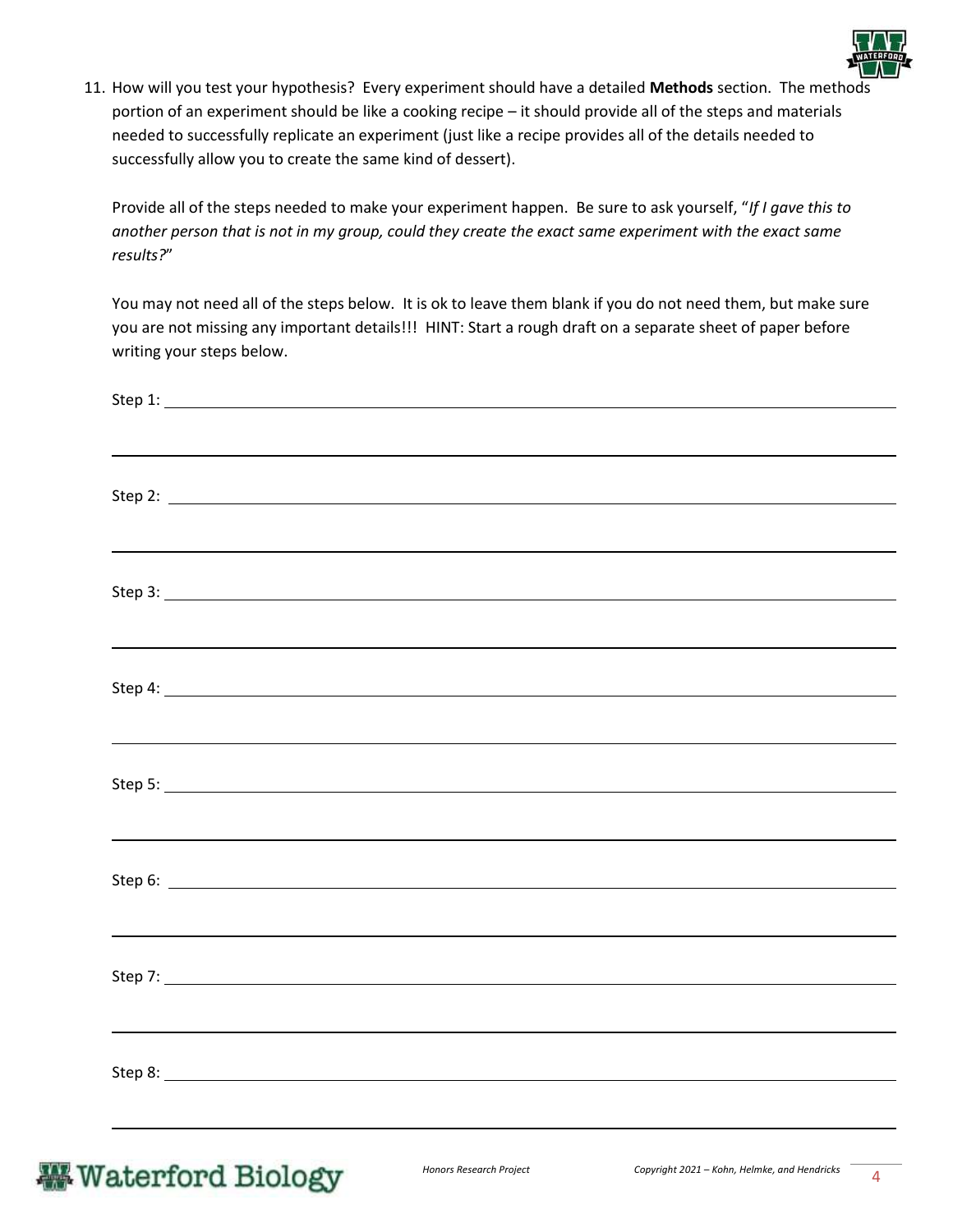

12. Prepare a presentation for your instructor. To do so, prepare a presentation. This should involve a handout, a slide presentation (such as PowerPoint or Google Slides), or some other kind of visual. In your presentation, address each of the following:

#### a. **Introduction**:

- i. Our research subject (the thing we are studying) is \_\_\_\_\_\_\_\_\_\_\_\_\_\_\_\_\_.
- ii. We are interested in this specific aspect of this subject:
- iii. We are interested in this because
- iv. The following details and facts from credible sources are important to understand in order to fully grasp what we are proposing to do in our work: \_\_\_\_\_\_\_\_\_\_\_\_\_\_\_\_\_\_\_.
	- *1. Cite all your sources using parenthetical citations (Author Last Name, Year)*
	- *2. All these sources should also be cited in your Works Cited section.*

#### b. **Overview Statement**:

- i. Our broad overall goal is to \_\_\_\_\_\_\_\_\_\_\_\_\_\_\_\_\_\_.
- ii. Our specific objective is to \_\_\_\_\_\_\_\_\_\_\_\_\_\_\_\_\_\_\_.
- iii. Our hypothesis is
- iv. We developed this hypothesis in response to \_\_\_\_\_\_\_\_\_\_\_\_\_\_\_\_\_\_\_\_\_.
- v. The rationale for this is hypothesis is  $\sim$
- vi. This work could improve our understanding of \_\_\_\_\_\_\_\_\_\_\_\_\_\_\_\_\_ because

vii. This work is significant because

viii. We believe this work is both feasible and worth funding because \_\_\_\_\_\_\_\_\_\_\_\_\_\_\_\_\_.

#### c. **Needed Materials & Summary of Method**s

\_\_\_\_\_\_\_\_\_\_\_\_\_\_\_\_\_.

d. **Expected Findings** (with specific reasons for why you expect to obtain these particular findings)

#### **e. Conclusion & Summary of Key Points**

#### **f. Works Cited**

- i. Include all references that are parenthetically cited in this presentation.
- ii. Use APA Citation: Last Name, First Initial. (Year). Title of document. *Publication*. For example:

Kohn, C. (2018). The development of a bioenergy-based green chemistry curriculum for high schools. *Physical Sciences Reviews*, *4*(1), 80.